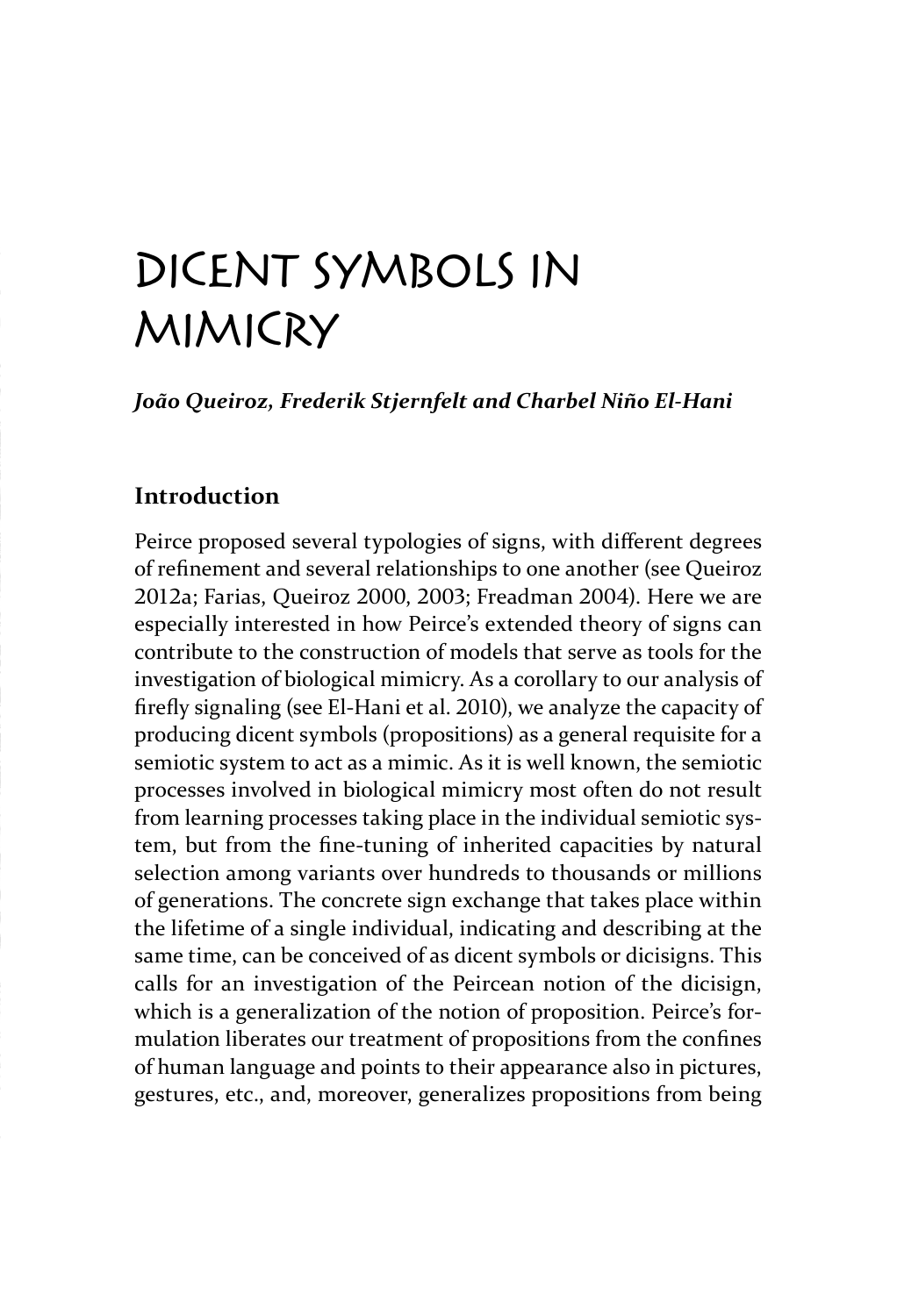a human privilege so as to also embrace simpler dicisigns found in non-human animals.

## **Firefly propositions: An unexpected finding**

Sign-mediated processes show a notable variety. According to Peirce, there are three fundamental kinds of signs underlying meaning processes – icons, indices, and symbols (CP 2.275). Respectively, a sign may be analogous to its object, spatiotemporally connected to it, or might represent it by means of a law, rule or habit. These classes correspond to relations of similarity, contiguity, and law between sign and object.

We developed a semiotic analysis of deception by firefly femmes fatales (El-Hani et al. 2010) specialized in mimicking the mating signals of other species of fireflies with the purpose of attracting responding males, which become their preys (Lloyd 1965, 1975, 1986). Typically, each firefly species has its own signal code or signature, including a male flash pattern and a female flash response. The species' patterns vary in several parameters, including flash duration, flash number and timing in a pattern, and flash form. In a typical sexual communication sequence, a flying male exchanges flashes with a perched female in a simple pattern. There is intense competition among the males for the females. Lloyd observed that *Photinus* males were answered by females of a different genus, *Photuris*, which he called the firefly femmes fatales. They were trying to attract the males to eat the latter by mimicking the mating signs of female *Photinus*. Given Lloyd's observations, it may be the case that a *Photinus* male is more than five times as likely to be answered by a femme fatale predator as by a female of its own species. An evolutionary "arms race" seems, in fact, to be taking place between *Photuris* females and the firefly *Photinus macdermotti,* which is greatly influenced by their aggressive mimicry.

When we try to interpret the firefly flashes involved in courtship or predation, we find that the three object-defined sign classes of icon, index and symbol are not sufficient to account for these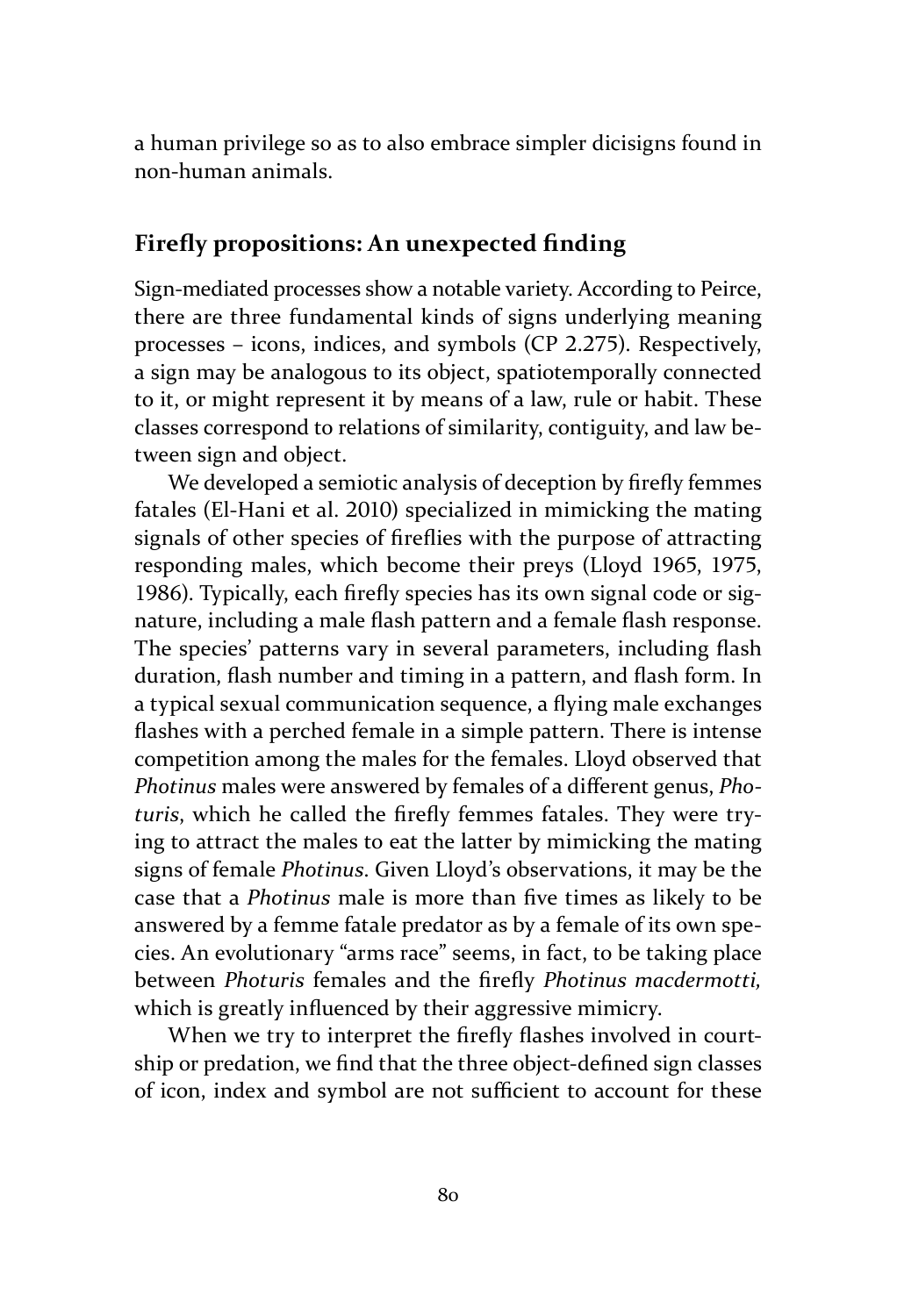signs. They seem to combine different aspects of the basic categories. Consider, for instance, that on the one hand the flashes point out to the presence and location of the emitting firefly. In these terms, the firefly flashes can be said to be indexical in nature. However, they also refer to certain qualities of the emitter, related to its species and gender, and for this reason these can be said to be iconic signs. The flashes refer to a very specific and small part of the iconic qualities of the emitter. This is precisely what facilitates its being copied by other species (just like the black-and-yellow pattern of certain wasps, copied by non-dangerous species to signal danger). The process of the "arms race" between *Photuris* females and *Photinus macdermotti* males was made possible by the fact that the flashes became so conventionalized in their iconic aspect as to become a stable symbol of the species in question which is also readable by members of other species.

Thus, in order to account for the sign-mediated processes involved in firefly deception, we need to go beyond the basic classification of signs as icons, indices, and symbols. We should take in due account that icons, indices, and symbols are just sign aspects, not mutually exclusive classes of empirical, observable signs. According to Peirce's mature theory of signs (see Queiroz 2012a), fireflies are producing dicent symbols or propositions. The male and female signs are local signs, indicating the existence of something at specific locations in space and time: "Here and now is a *Photinus* male (responsive female)". Thus these signs possess a primitive propositional structure, composed of an index indicating the existence of the proposition subject (the "here and now is"), on the one hand, and a rhematic symbolic predicate describing the object, on the other (the "*Photinus* male (responsive female)").

This situation is no rare case, however. It may be that, in all cases of deception, we need to turn to Peirce's account of dicent symbols, since propositions are the (composite) signs which may be true or false, and deception is obviously a case of a false proposition.

Robert W. Mitchell (1986: 21) formalizes the concept of deception as follows: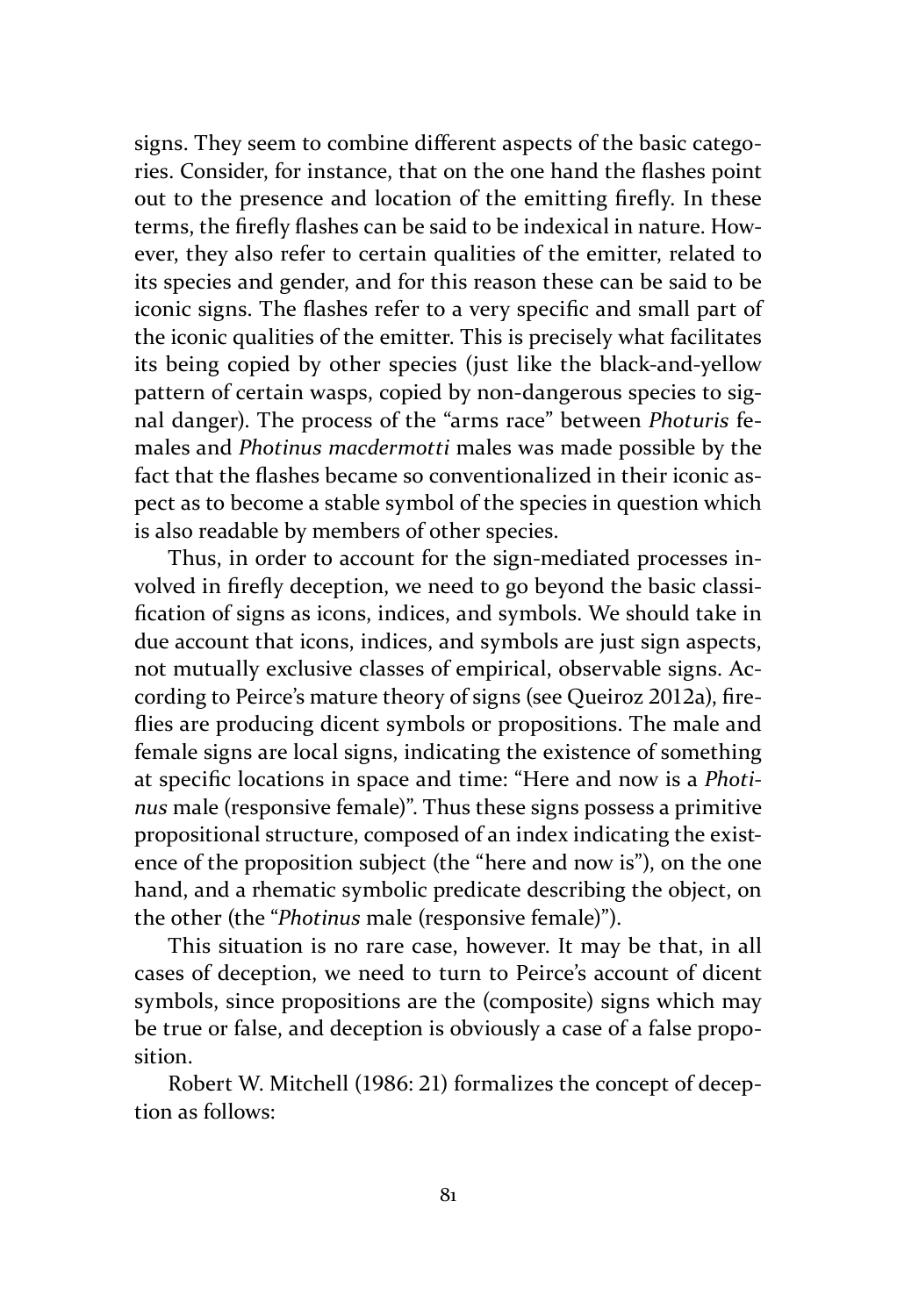(i) An organism R registers (or believes) something Y from some organism S, where S can be described as benefiting when (or desiring that)

(iia) R acts appropriately toward Y, because

(iib) Y means X; and

(iii) it is untrue that X is the case.

In order to be explicit about the role of signs in the mediation of deception, El-Hani et al. (2010: 36) proposed the following modified version of Mitchell's definition:

(i) An organism R registers a sign Y emitted by organism E, and E can be described as benefiting when

(iia) R behaves toward Y, as if

(iib) Y means that X is the case; but

(iii) it is untrue that X is the case.

It is clear, then, that deception demands a situation in which a sign emitted by a given organism and registered by another organism conveys false information. And, as argued above, since only propositions can be true or false, composite signs used in animal deception should be treated as propositions. Is this too far-fetched? To answer this worry, let us examine what a proposition is in terms of Peirce's theory. Usually, a proposition is taken to mean linguistically represented signs claiming something about an object (e.g., "S is P"), but Peirce generalized the notion of proposition in his theory of dicisigns (i.e., signs-which-say-something) to encompass also non-linguistic cases. The proposition forms part of the concept triad rheme–proposition–argument, another of Peirce's classifications of signs. The rheme is the skeleton of a proposition – but with one or more of its subject slots left blank. Thus "\_is blue" is a rheme just like "\_ gives \_ to \_". When one or more slots in a rheme are filled by an index (a pointing finger, a demonstrative pronoun, a proper name, etc.), it becomes a proposition. When a proposition is inferred from one or more further propositions, it is an argument. (CP 5.139)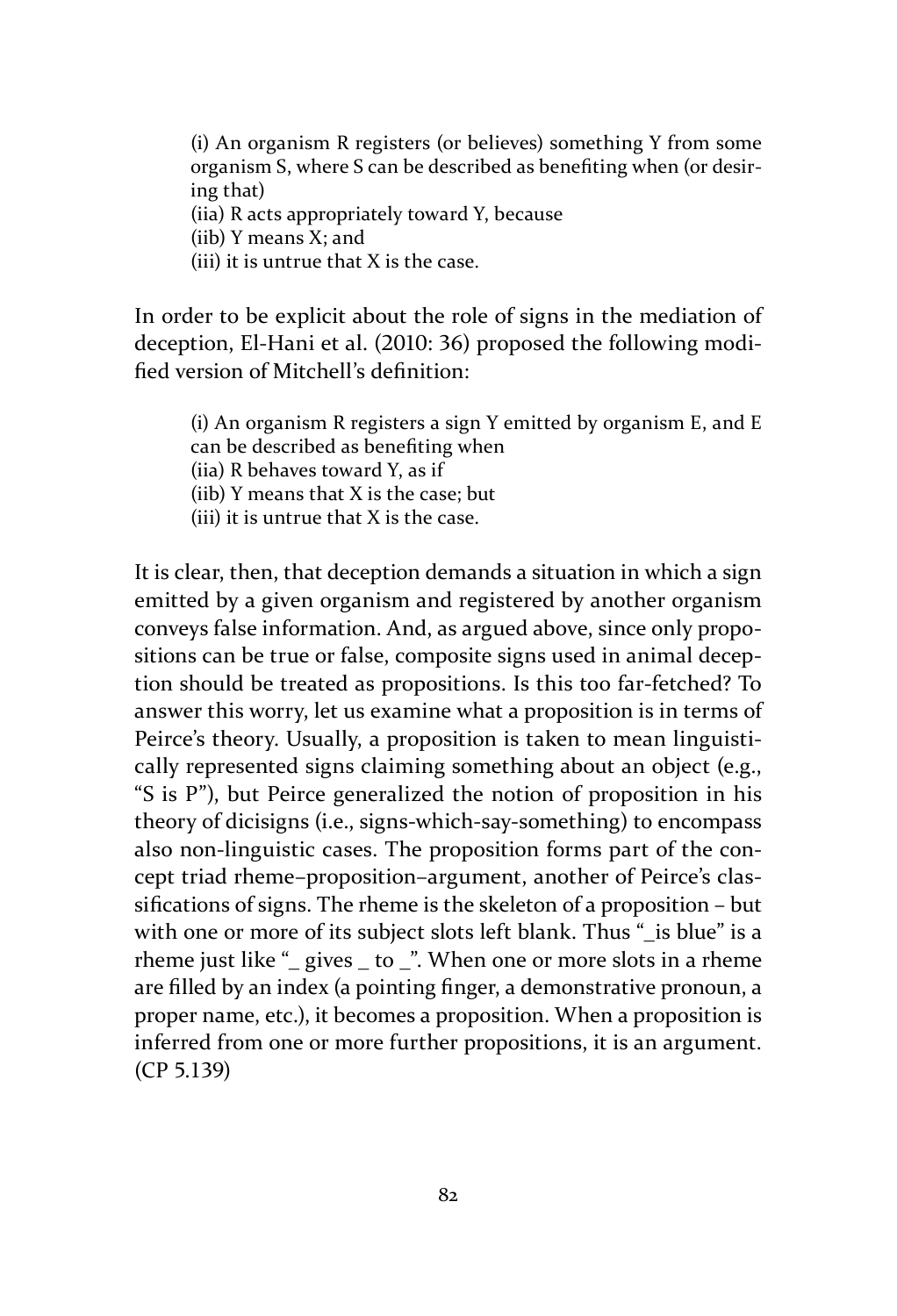The crucial structure uniting all propositions, linguistic or not, is that they refer twice to the same object, by means of indices and icons, respectively. In the proposition, the object dealt with must be indicated by means of an index (in the linguistic case: a proper name, a class name, a pronoun, etc.), constituting the subject of the proposition, while the predicate of the proposition is presented by means of an icon (in the linguistic case: an adjective, a class name, or verb describing aspects of the object indicated by the index). Notice that it is not the indexical part of these signs that is responsible for the deception: in our firefly example, the signs correctly indicate the firefly femme fatale at a specified point in space and time. It is the symbolic-iconic code indicating the character of the animal emitting the sign that does the lying.

We agree with Lloyd (1986) that deception can act as a triggering factor in the evolution of communication complexity. Lies are only possible at the level of propositions claiming that something is the case when it is not. Simple propositions can lie and, by lying, they can trigger increasingly more complex sign processes. This complexity scale should not, however, be mapped onto the distinction icon–index–symbol. It should rather be conceived of by other means, e.g., the number of nested levels of communication, the complexity of the sign vehicles, the complexity of the perceptive and cognitive processes necessary to interpret signs, etc.

We consider these findings to be an important part of a proper semiotic modelling of deception in animal communication. It is worth summarizing the basic ideas:

- 1) Our semiotic analysis of firefly communication shows the necessity of considering even simple sign uses in deceptive strategies in biology as dicent symbols, i.e. propositions displaying the duplicity of referring indexically and signifying iconically. These signs can only be used to deceive because they propositionally claim that something is the case, when it is untrue that it is indeed the case.
- 2) This analysis casts doubt upon the widespread assumption that the distinction between icons, indices, and symbols can be mapped directly onto biological macro-evolution so as to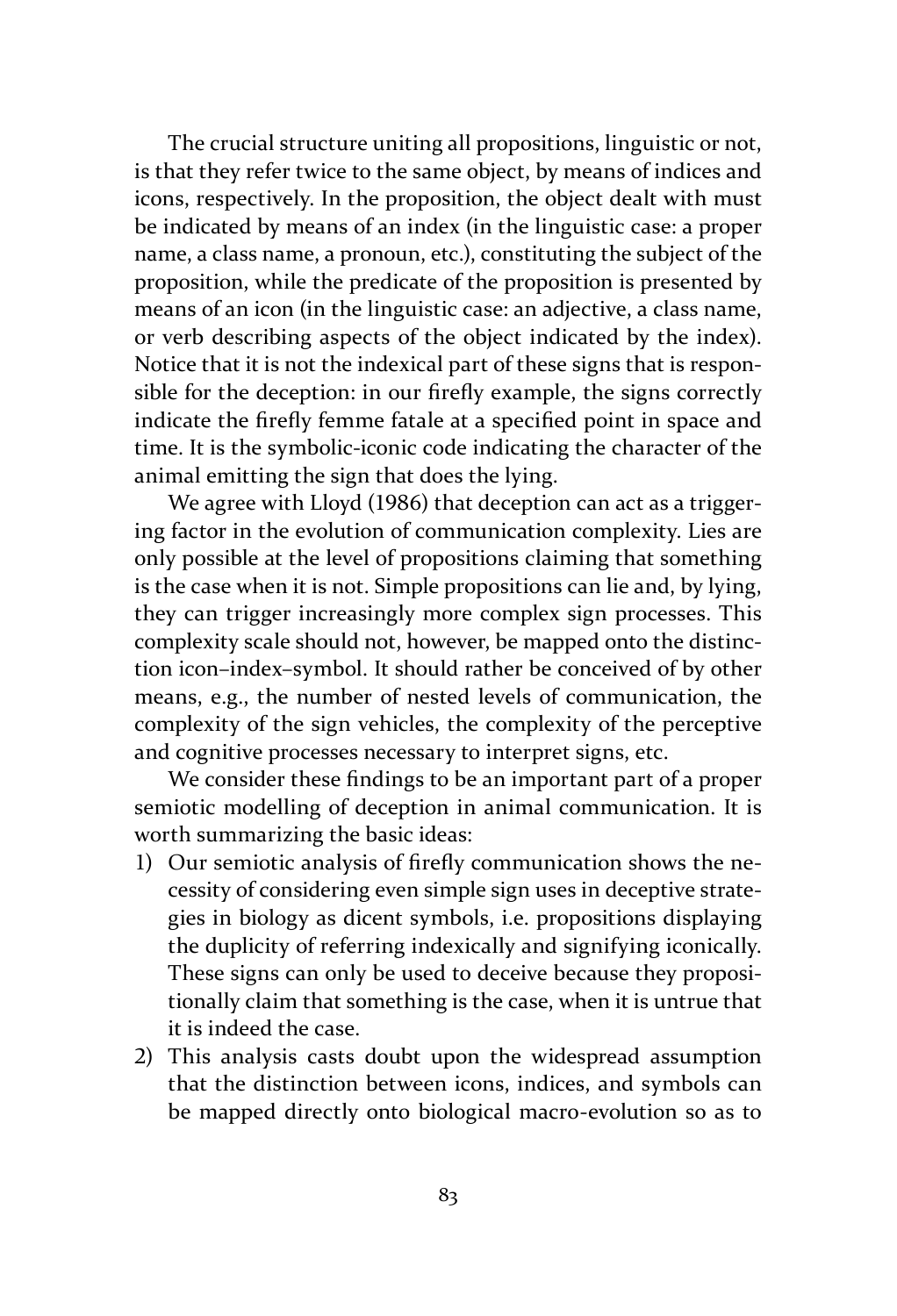form three distinct, consecutive phases (cf. Deacon's 1997 and otherwise important *The Symbolic Species*; see also Queiroz 2012b). Rather, all three aspects of object reference are present in different combinations already in relatively simple biological sign uses. Firefly signal patterns are a case in point, hinting at a continuous scale with simple icons at one end and symbolical stylizations of icons at the other end.

3) Our analysis also shows the need for considering two timescales to understand the evolution of deception (in the case of fireflies, and certainly in the case of many other deceptive mimicry phenomena): one for individual sign exchanges involving particular specimens with relatively low interpretation plasticity, and one for the "arms race" between species which leads to the evolution of nested deception strategies.

The study of firefly signal patterns seems very promising for further investigation, both empirical and theoretical, on the role of biological deception in the evolution of animal communication.

## **References**

CP = Peirce, Charles Sanders 1931–1958.

- Deacon, Terrence W. 1997. *The Symbolic Species. The Co-Evolution of Language and the Brain*. New York: W.W. Norton.
- El-Hani, Charbel N.; Queiroz, João; Stjernfelt, Frederik 2010. Firefly femmes fatales: A case study in the semiotics of deception. *Biosemiotics* 3(1): 33–55.
- Farias, Priscila; Queiroz, João 2000. Notes for a dynamic diagram of Charles Peirce's classifications of signs. *Semiotica* 131(1/2): 19–44.
- 2003. On diagrams for Peirce's 10, 28, and 66 classes of signs. *Semiotica*  147(1/4): 165–184.

Freadman, Anne 2004. *The Machinery of Talk: Charles Peirce and the Sign Hypothesis*. Stanford: Stanford University Press.

Lloyd, James E. 1965. Aggressive mimicry in *Photuris*: Firefly femmes fatales. *Science* 149(3684): 653–654.

– 1975. Aggressive mimicry in *Photuris* fireflies: Signal repertoires by femmes fatales. *Science* 187(4175): 452–453.